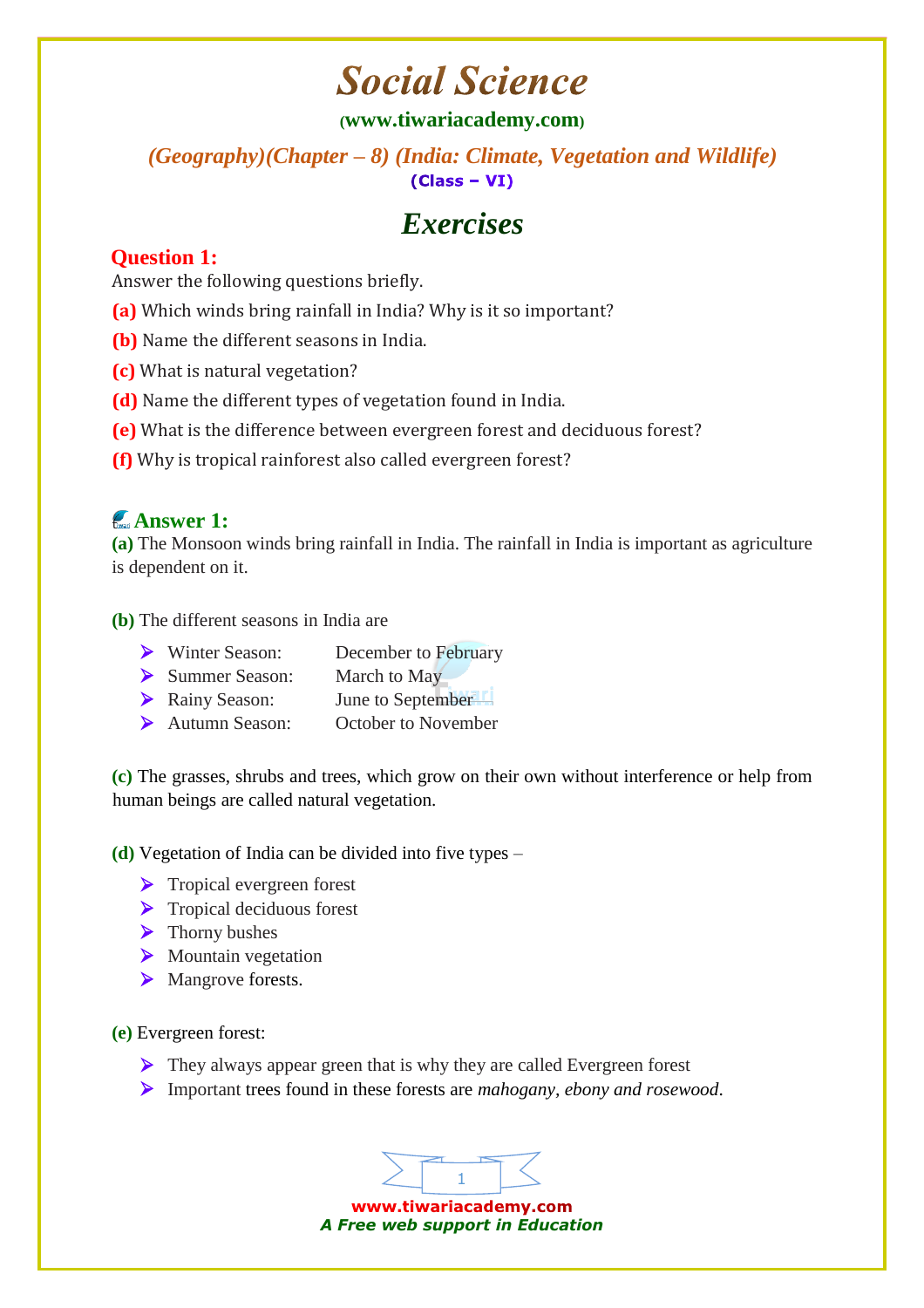## **Social Science**

#### **([www.tiwariacademy.com](http://www.tiwariacademy.com/))**

*(Geography)(Chapter – 8) (India: Climate, Vegetation and Wildlife)*   $(Class - VI)$ 

- Andaman and Nicobar Islands, parts of North-Eastern states and a narrow strip of the Western slope of the Western Ghats are home of these forests.
- They are so dense that sunlight doesn't reach the ground.

Deciduous Forest:

- $\triangleright$  These forests are less dense.
- Important trees of these forests are Sal, Teak, Peepal, Neem and Shisham.
- They are found in Madhya Pradesh, Uttar Pradesh, Bihar, Jharkhand, Chhattisgarh, Odisha, and in parts of Maharashtra.
- $\triangleright$  These forests are called monsoon forest.

**(f)** The tropical rainforest are also called evergreen forest as they shed their leaves at different times of the year hence remain green throughout the year.

#### **Question 2:**

Tick the correct answers.

- **(a)** The world's highest rainfall occurs in
- 
- **(b)** Mangrove forests can thrive in
- (i) saline water (ii) fresh water (iii) polluted water
- **(c)** Mahogany and rosewood trees are found in
- (i) mangrove forests
- (ii) tropical deciduous forests
- (iii) tropical evergreen forests
- **(d)** Wild goats and snow leopards are found in
- (i) Himalayan region
- (ii) Peninsular region
- (iii) Gir forests
- **(e)** During the south west monsoon period, the moisture laden winds blow from

(i) land to sea (ii) sea to land (iii) plateau to plains

#### **Answer 2: (a)** (iii) Mawsynram



www.tiwariacademy.com *A Free web support in Education*

(i) Mumbai (ii) Asansol (iii) Mawsynram